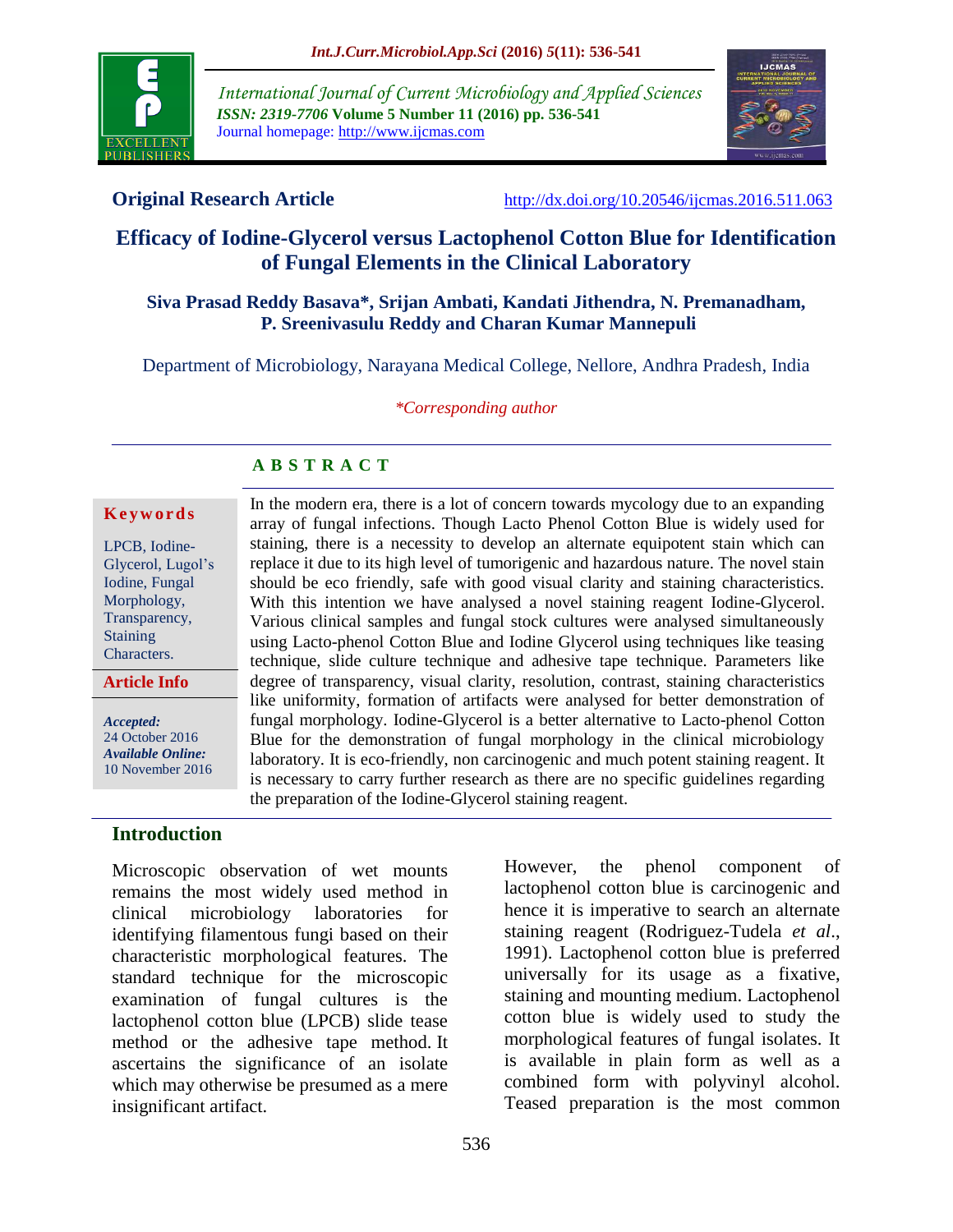method used in the laboratory. Main components of lactophenol cotton blue are phenol, lactic acid,glycerol and cotton blue. Phenol acts as a disinfectant, lactic acid preserves the morphology of fungus, glycerol acts as a hygroscopic agent which prevents drying and cotton blue stains the outer wall of fungus.

Phenol, an essential component in the LPCB stain has mutagenic and tumorigenic properties. It is highly corrosive and is toxic to aquatic life. Phenol is hazardous to laboratory personnel and the environment (IPCS *et al*., 2016). This creates a clamour for an alternative eco-friendly, safe and equally functional fungal mount medium. Lugols Iodine is a potent fungicide as it reacts with thiol groups in enzymes and proteins and hence can functionally replace the phenol component in Lacto phenol cotton blue. Although iodine solution in combination with chloral hydrate (Melzer's solution) is currently being used in clinical mycology laboratories, it has never been used as a mounting medium for microscopic identification of fungi. Also (Baszkowski *et al*., 2006), chloral hydrate is known to be a hazardous substance. The Iodine component in Lugol's Iodine stains the outer wall of fungus and can functionally replace cotton blue as a staining reagent. Addition of 0.25% pure Glycerol to Lugol's Iodine can potentiate the hygroscopic nature of the Glycerol-Iodine. Hence, we examined the possibility of using iodine-glycerol as an alternative to LPCB and to evaluate its usefulness for wet mount preparations for microscopic observation and identification of certain clinical isolates of filamentous fungi.

## **Materials and Methods**

The present study was conducted at in the months of July, August and September 2016. It is an observational study. It was conducted as a Short Term Studentship (STS Project) under Indian Council of Medical Research. Institutional Ethical committee approval was taken before conducting the study. Lactophenol Cotton Blue, Lugol's Iodine and pure Glycerol were purchased from Hi-Media.0.25 ml of pure Glycerol was added to 99.75 ml of distilled water to prepare 0.25% Glycerol. Equal quantities of 0.25% Glycerol and Lugol's Iodine were added to prepare the final stain Glycerol-Iodine. 32 clinical samples of suspected fungal infection were processed. Specimens like corneal scrapings, bits of tissue, nail clippings, hair plucks, sputum, bronchial washings, skin scrapings, etc were received and further processed. Low density specimens like skin scrapings, corneal scrapings, sputum etc were kept in 10% potassium hydroxide for 30 minutes to dissolve the cementing substance holding the keratinised cells followed by thorough analysis under low power objective for the presence of fungal elements. High density specimens like nail clippings, bits of tissue etc were kept in 40% potassium hydroxide and left incubated overnight at 37 degrees followed by analysis for fungal elements. Simultaneously the specimen was mounted with Lactophenol Cotton Blue and Glycerol Iodine stain. For superficial fungal infections, adhesive tape technique is used to obtain material from clinical site of infection. Alternatively 28 filamentous fungi from stock cultures were also tested using teased preparation, slide culture and adhesive tape techniques. Various criteria like the degree of transparency, staining characteristics, visual clarity and better demonstration of the morphology of the fungus under study are taken as measuring points to compare the efficacy of Iodine Glycerol with Lacto Phenol Cotton Blue stain.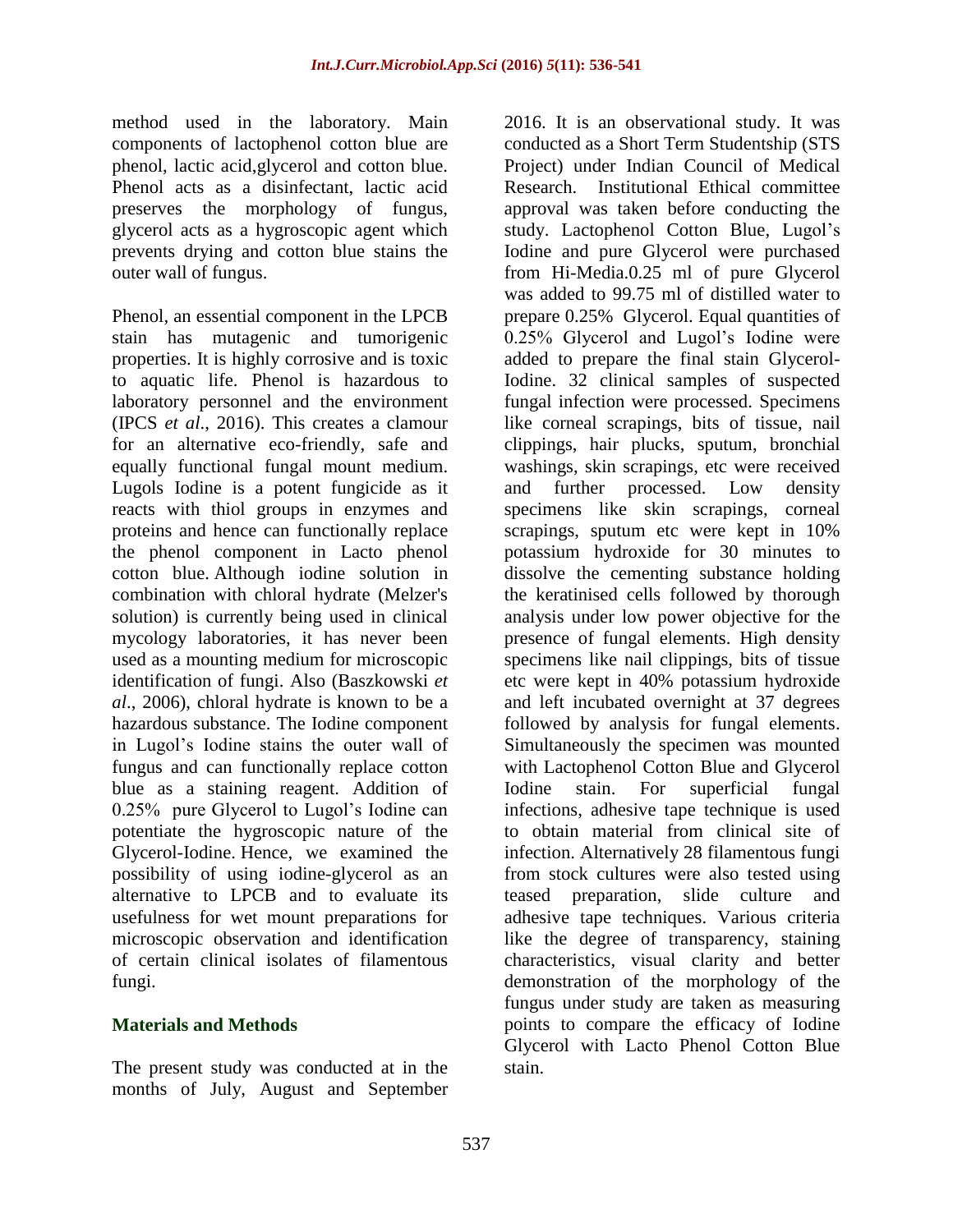Limitations: As the study is subjective, intra-observer bias might have taken place.

#### **Preparation of slide mounts using teasing technique**

## **Requirements**

- 1) Clean glass slides
- 2) Cover slips
- 3) Teasing needles
- 4) Staining Reagents (LPCB, Glycerol Iodine)
- 5) Bunsen flame
- 6) Sabouraud's Dextrose Agar slant with adequate fungal growth
- 7) Straight wire bent to form a spud
- 8) Microscope (Reporting)

## **Procedure**

- 1) A clean glass slide is taken and a drop of the required staining reagent is placed at the centre of the slide.
- 2) Inoculating straight wire with spud is sterilised by holding in Bunsen flame, just above the blue cone till the entire wire becomes red hot.
- 3) After a waiting period of 15 seconds, a small amount of fungal growth is removed from the sabouraud's dextrose agar using the inoculating wire with spud.
- 4) Adequate sterilisation of the upper end of test tube containing SDA with fungal growth is maintained by flaming.
- 5) The fungal growth is transferred on to the stain on the slide, followed by gentle teasing (separation of fungal structures ) using the appropriate teasing needles.
- 6) If necessary, a drop of stain is added gently to prevent drying.
- 7) The coverslip is held between thumb and index finger and one edge of the drop of

stain is touched as it spreads along one edge of the coverslip

- 8) The coverslip is gently lowered onto the slide to avoid air bubbles, followed by observation under low power and high power objective of the microscope.
- 9) Inoculating wire and teasing needles are sterilised for future use.

## **Preparation of slide mounts using Slide Culture technique**

## **Requirements**

- 1) Clean glass slides
- 2) Bent glass rod
- 3) Petri dish
- 4) Corn Meal agar
- 5) SDA with fungal growth
- 6) Slide, Cover slips,moist cotton
- 7) Staining reagents, Bunsen flame, spud

## **Procedure**

- 1) Sterile microscopic slide is kept on a bent glass rod at the bottom of a petri dish
- 2) One square centimetre block of cornmeal agar is kept on the slide
- 3) Fungal strain under identification is kept at the four sides of agar block, covered with a sterile coverslip and incubated at 25 C in a BOD incubator
- 4) Moist cotton piece (with distilled water) is kept on filter paper to avoid drying
- 5) The block is monitored daily for the growth
- 6) Once growth appeared, the coverslip from block with growth is transferred on the staining reagent on a clean slide and observed under microscope.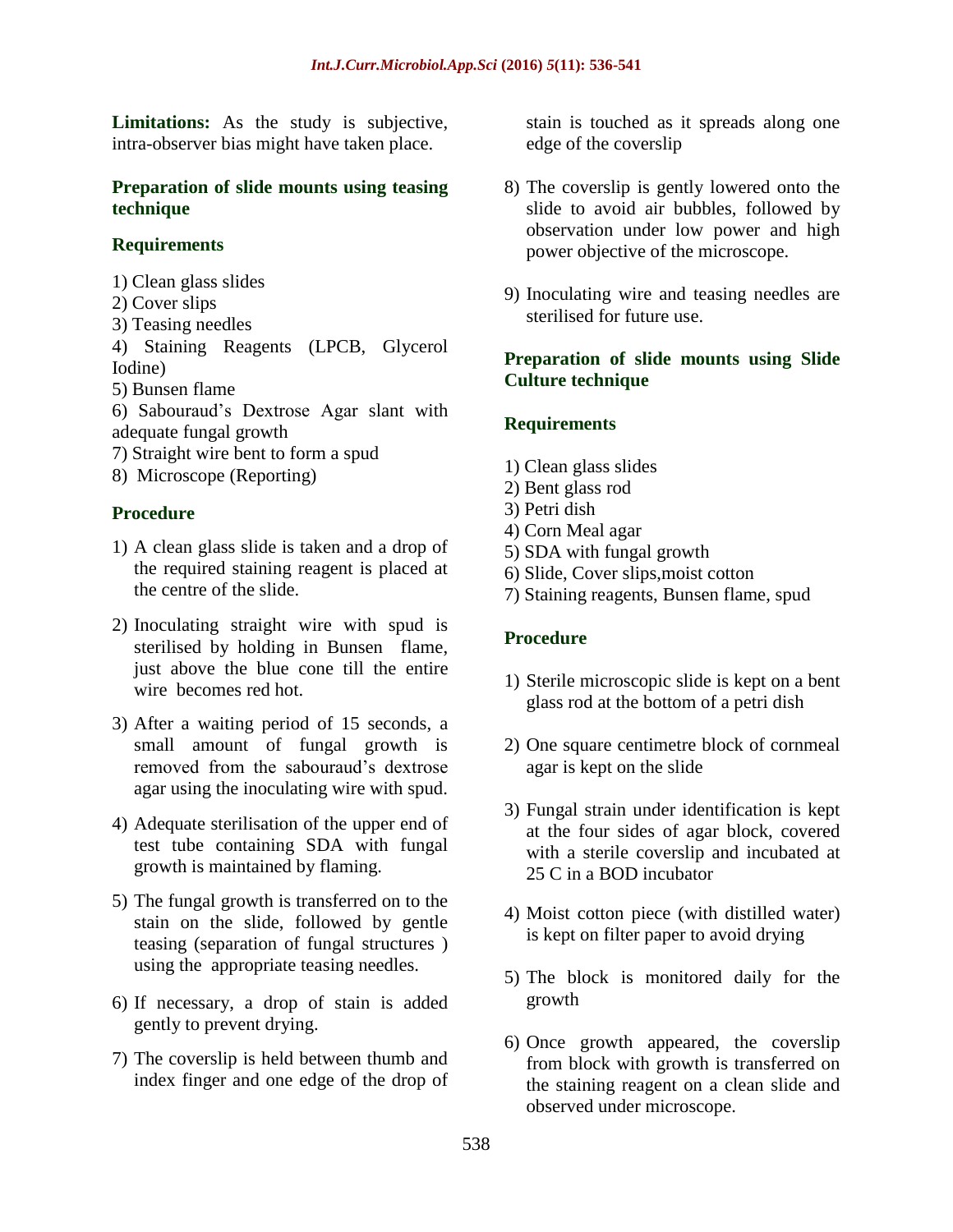#### **Preparation of slide mounts using adhesive tape technique**

#### **Requirements**

- 1) Adhesive tape
- 2) Clean slide, coverslips
- 3) Staining reagents
- 4) Potassium hydroxide

#### **Procedure**

- 1) Scotch tape is applied to the clinical site of superficial skin infection or fungal culture and then transferred to a clean slide
- 2) A drop of Potassium hydroxide is placed between tape and glass slide so that the cementing material is dissolved

3) After waiting for some time, appropriate staining reagent is added to study the fungal morphology

#### **Results and Discussion**

It was observed that the visual clarity and the degree of transparency were more with Iodine-Glycerol as compared to Lactophenol Cotton Blue. Contrast is reasonably good with LPCB but it is much satisfactory with Iodine-Glycerol. Better resolution is observed with Iodine-Glycerol. The staining characteristics like uniformity, clarity of the various morphological structures, lack of any artifacts due to the staining material on prolonged storage etc were better appreciated with Iodine – Glycerol than LPCB.

| $SI$ No | <b>Parameter Observed</b>       | <b>Lacto-Phenol</b><br><b>Cotton Blue</b> | <b>Iodine-Glycerol</b> |
|---------|---------------------------------|-------------------------------------------|------------------------|
|         | Degree of Transparency          | Less                                      | More                   |
| 2       | <b>Visual Clarity</b>           | Less                                      | More                   |
| 3       | Contrast                        | Good                                      | Satisfactory           |
|         | Resolution                      | Good                                      | Excellent              |
| 5       | <b>Staining Characteristics</b> | Good                                      | Excellent              |
| 6       | Demonstration of Morphology     | Good                                      | Excellent              |
| 7       | Uniform staining                | Good                                      | Better than LPCB       |
| 8       | Artifacts on prolonged usage    | More                                      | Less                   |

#### **Table.1**

**Fig.1** Lactophenol Cotton Blue and Iodine-Glycerol stains

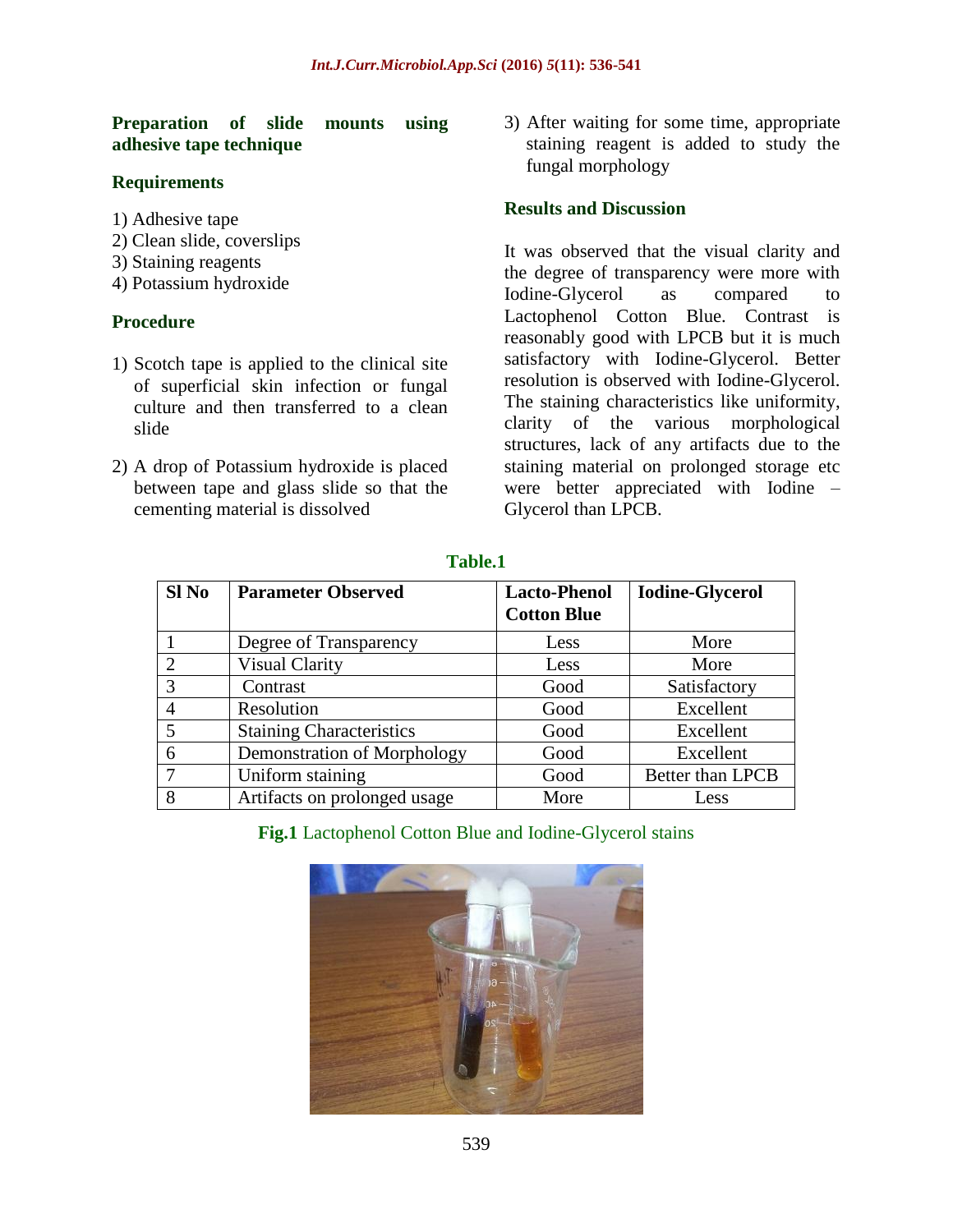**Fig.2** LPCB of *Rhizopus*



**Fig.3** Iodine-Glycerol mount of *Microsporum gypseum*



In the present study, it was found out that more light is able to pass through the Iodine-Glycerol stain than Lacto-phenol Cotton Blue making it more transparent. This could be attributed to the intensity of the staining reagent. Lugol's Iodine is comparatively less intense stain than Lacto-phenol Cotton Blue.

Also the process of mixing Lugol's Iodine with 0.25% Glycerol in equal proportion has considerably decreased the colour intensity. Thus it can be inferred that lighter stains permits better light penetration than the dark stains.

As visual clarity and power of resolution are directly proportional to the numerical aperture, which further depends on the amount of light penetrating through the staining material, it can be said that Lugol's Iodine has better visual clarity and power of resolution than Lacto-Phenol Cotton Blue. Contrast is much better in case of Iodine-Glycerol than Lacto-phenol Cotton Blue. This is because the outline of fungal structures appear dark against the background of staining reagent. Also minute structures like conidia are better stained under Iodine-Glycerol than Lacto-phenol